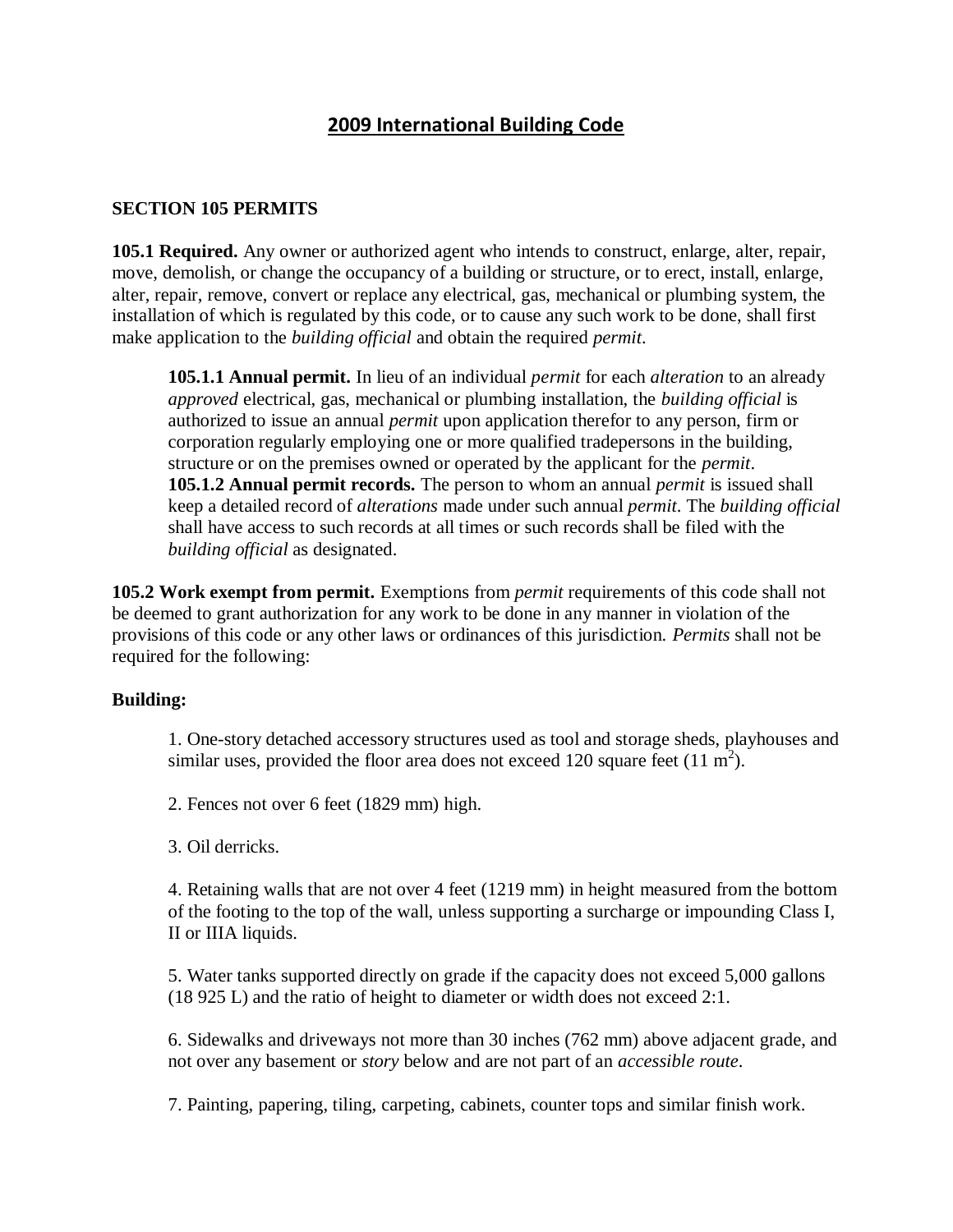8. Temporary motion picture, television and theater stage sets and scenery.

9. Prefabricated swimming pools accessory to a Group R-3 occupancy that are less than 24 inches (610 mm) deep, do not exceed 5,000 gallons (18 925 L) and are installed entirely above ground.

10. Shade cloth structures constructed for nursery or agricultural purposes, not including service systems.

11. Swings and other playground equipment accessory to detached one- and two-family *dwellings*.

12. Window *awnings* supported by an *exterior wall* that do not project more than 54 inches (1372 mm) from the *exterior wall* and do not require additional support of Groups R-3 and U occupancies.

13. Nonfixed and movable fixtures, cases, racks, counters and partitions not over 5 feet 9 inches (1753 mm) in height.

# **Electrical:**

**Repairs and maintenance:** Minor repair work, including the replacement of lamps or the connection of *approved* portable electrical equipment to *approved* permanently installed receptacles.

**Radio and television transmitting stations:** The provisions of this code shall not apply to electrical equipment used for radio and television transmissions, but do apply to equipment and wiring for a power supply and the installations of towers and antennas.

**Temporary testing systems:** A *permit* shall not be required for the installation of any temporary system required for the testing or servicing of electrical equipment or apparatus.

### **Gas:**

1. Portable heating appliance.

2. Replacement of any minor part that does not alter approval of equipment or make such equipment unsafe.

### **Mechanical:**

1. Portable heating appliance.

- 2. Portable ventilation equipment.
- 3. Portable cooling unit.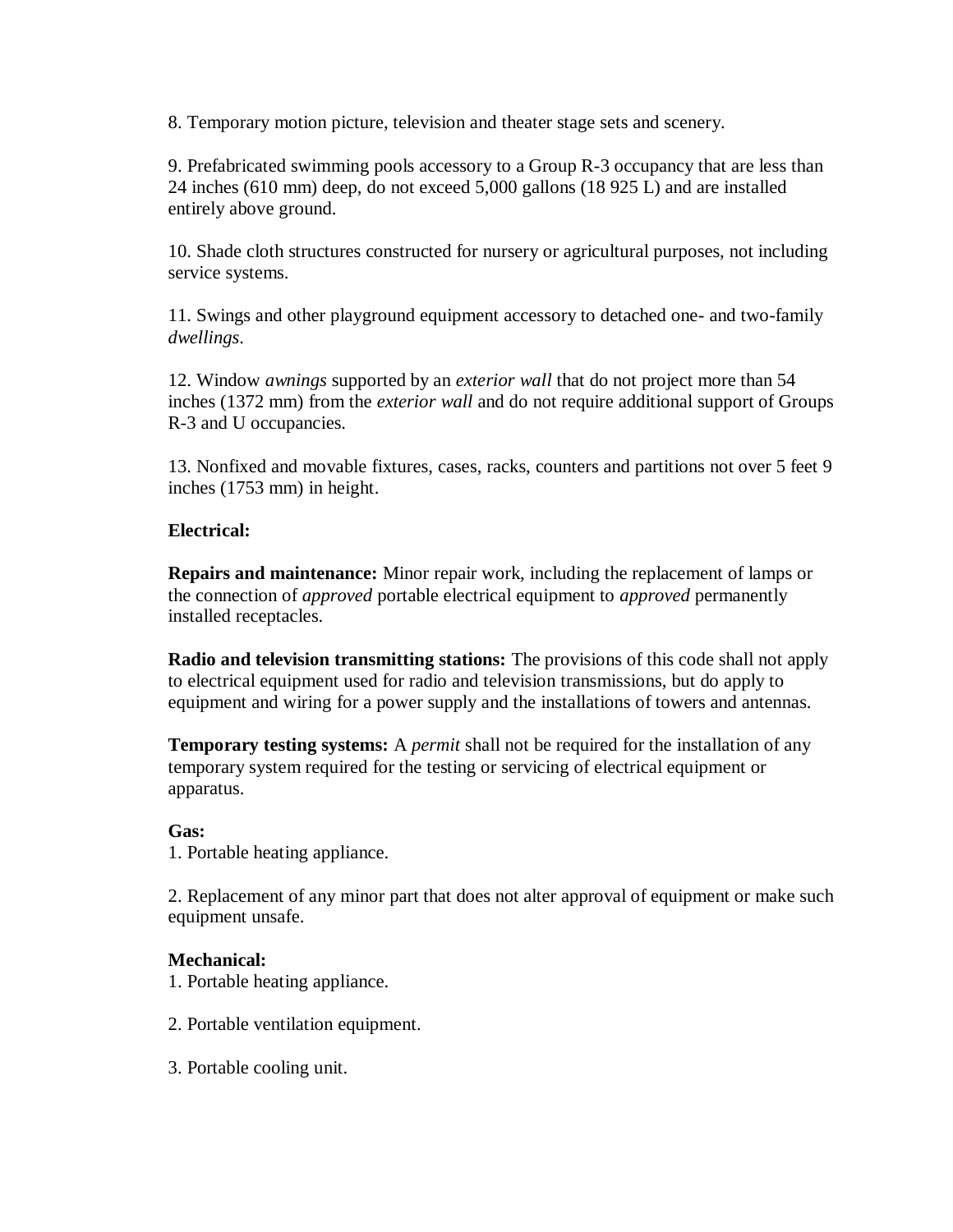4. Steam, hot or chilled water piping within any heating or cooling equipment regulated by this code.

5. Replacement of any part that does not alter its approval or make it unsafe.

6. Portable evaporative cooler.

7. Self-contained refrigeration system containing 10 pounds (5 kg) or less of refrigerant and actuated by motors of 1 horsepower (746 W) or less.

# **Plumbing:**

1. The stopping of leaks in drains, water, soil, waste or vent pipe, provided, however, that if any concealed trap, drain pipe, water, soil, waste or vent pipe becomes defective and it becomes necessary to remove and replace the same with new material, such work shall be considered as new work and a *permit* shall be obtained and inspection made as provided in this code.

2. The clearing of stoppages or the repairing of leaks in pipes, valves or fixtures and the removal and reinstallation of water closets, provided such repairs do not involve or require the replacement or rearrangement of valves, pipes or fixtures.

**105.2.1 Emergency repairs.** Where equipment replacements and repairs must be performed in an emergency situation, the *permit* application shall be submitted within the next working business day to the *building official*.

**105.2.2 Repairs.** Application or notice to the *building official* is not required for ordinary repairs to structures, replacement of lamps or the connection of *approved* portable electrical equipment to *approved* permanently installed receptacles. Such repairs shall not include the cutting away of any wall, partition or portion thereof, the removal or cutting of any structural beam or load-bearing support, or the removal or change of any required *means of egress*, or rearrangement of parts of a structure affecting the egress requirements; nor shall ordinary repairs include *addition* to, *alteration* of, replacement or relocation of any standpipe, water supply, sewer, drainage, drain leader, gas, soil, waste, vent or similar piping, electric wiring or mechanical or other work affecting public health or general safety.

**105.2.3 Public service agencies.** A *permit* shall not be required for the installation, *alteration* or repair of generation, transmission, distribution or metering or other related equipment that is under the ownership and control of public service agencies by established right.

**105.3 Application for permit.** To obtain a *permit*, the applicant shall first file an application therefor in writing on a form furnished by the department of building safety for that purpose. Such application shall:

1. Identify and describe the work to be covered by the *permit* for which application is made.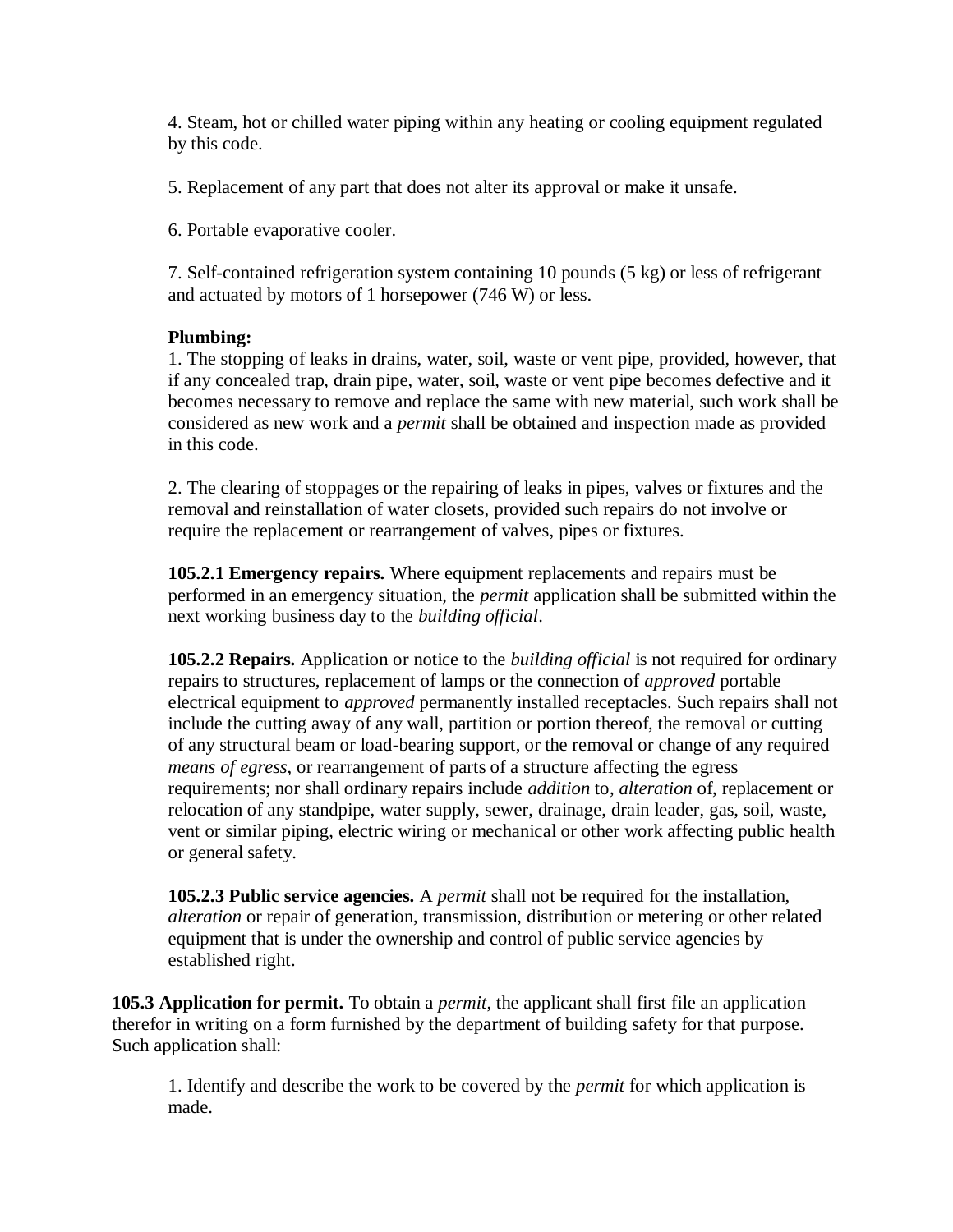2. Describe the land on which the proposed work is to be done by legal description, street address or similar description that will readily identify and definitely locate the proposed building or work.

3. Indicate the use and occupancy for which the proposed work is intended.

4. Be accompanied by *construction documents* and other information as required in Section 107.

5. State the valuation of the proposed work.

6. Be signed by the applicant, or the applicant's authorized agent.

7. Give such other data and information as required by the *building official*.

**105.3.1 Action on application.** The *building official* shall examine or cause to be examined applications for *permits* and amendments thereto within a reasonable time after filing. If the application or the *construction documents* do not conform to the requirements of pertinent laws, the *building official* shall reject such application in writing, stating the reasons therefor. If the *building official* is satisfied that the proposed work conforms to the requirements of this code and laws and ordinances applicable thereto, the *building official* shall issue a *permit* therefor as soon as practicable.

**105.3.2 Time limitation of application.** An application for a *permit* for any proposed work shall be deemed to have been abandoned 180 days after the date of filing, unless such application has been pursued in good faith or a *permit* has been issued; except that the *building official* is authorized to grant one or more extensions of time for additional periods not exceeding 90 days each. The extension shall be requested in writing and justifiable cause demonstrated.

**105.4 Validity of permit.** The issuance or granting of a *permit* shall not be construed to be a *permit* for, or an approval of, any violation of any of the provisions of this code or of any other ordinance of the jurisdiction. *Permits* presuming to give authority to violate or cancel the provisions of this code or other ordinances of the jurisdiction shall not be valid. The issuance of a *permit* based on *construction documents* and other data shall not prevent the *building official* from requiring the correction of errors in the *construction documents* and other data. The *building official* is also authorized to prevent occupancy or use of a structure where in violation of this code or of any other ordinances of this jurisdiction.

**105.5 Expiration.** Every *permit* issued shall become invalid unless the work on the site authorized by such *permit* is commenced within 180 days after its issuance, or if the work authorized on the site by such *permit* is suspended or abandoned for a period of 180 days after the time the work is commenced. The *building official* is authorized to grant, in writing, one or more extensions of time, for periods not more than 180 days each. The extension shall be